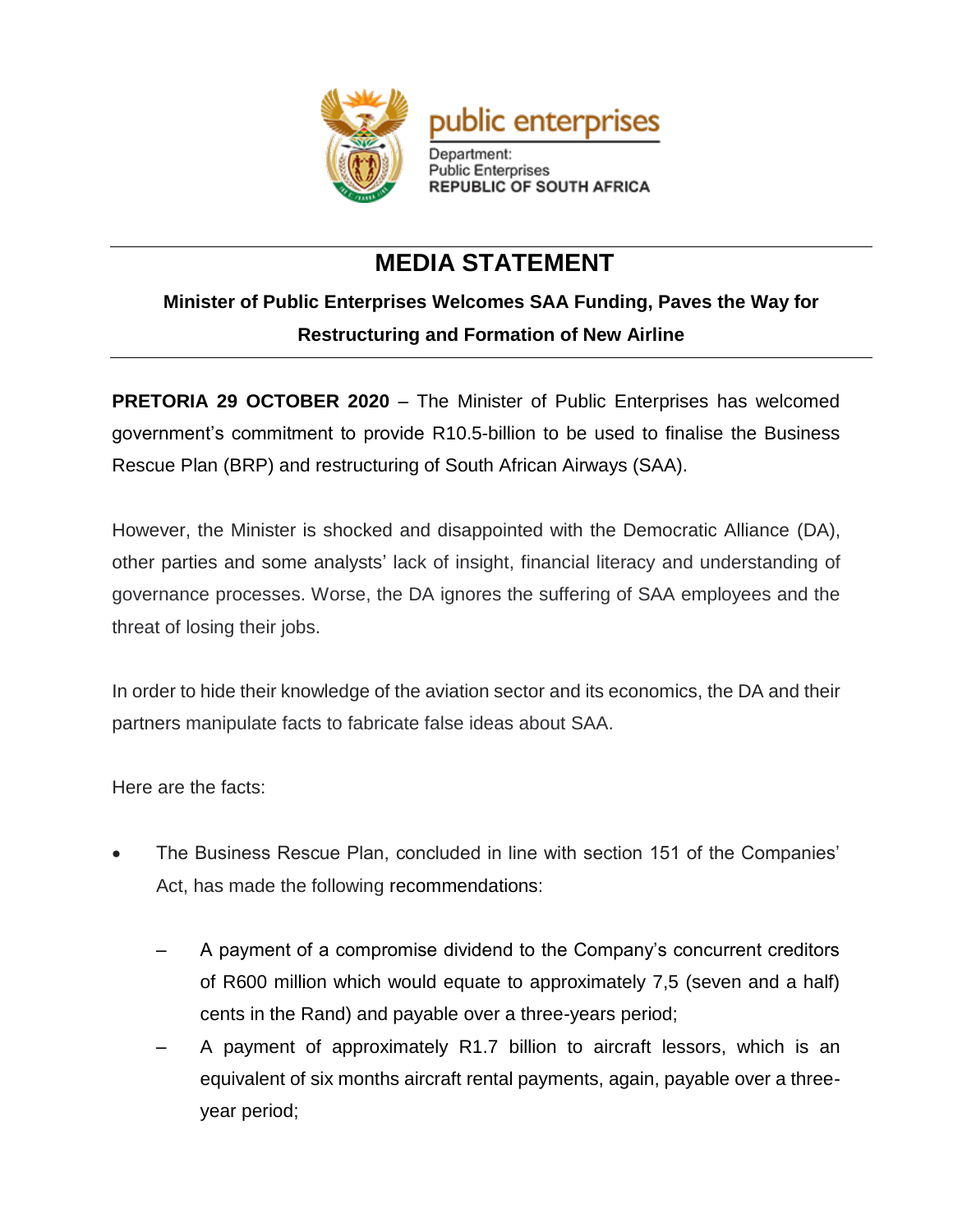- The Post-commencement creditors will be paid directly out of the working capital injection for the restart of the airline;
- The Lenders, inclusive of PCF lenders, will be paid as contemplated in the budget announced by the Minister of Finance on 26 February 2020; and
- ‒ Retrenchments, estimated to cost R2, 2 billion, are contemplated which will result in one thousand employees being retained by the Company and such retrenchments will be pursued through either the Leadership Consultation Forum or section 189 process of the Labour Relations Act.
- The Plan contemplates the following:
	- ‒ An initial working capital injection of R2.8 billion of which R800 million is for the payment of Post-commencement Creditors;
	- ‒ Retrenchment costs of R2.2 billion;
	- ‒ A provision for un-flown tickets of R3 billion required in the medium term and
	- ‒ Payment to Creditors, other than Lenders, in the amount of R2, 2 billion.
- The Plan is also premised on Government's commitment to fund the finalization of the business rescue plan, hence Finance Minister Tito Mboweni's announcement that R10.5-billion has been allocated to SAA to finalise the BRP process.
- Failure to allocate the funds would have resulted in the liquidation of the airline at the cost of more than R18.5-billion. Further, the liquidation would have meant that SAA employees would have been worse off and received a maximum of approximately R32 000 per staff member, regardless of years of service, to the extent that there are funds available. They will only receive payment once the final liquidation and distribution account has been approved which can take up to 24 months.

The Ministry believes that the completion of the business rescue process is the only viable alternative to a viable and sustainable national carrier – one which supports job preservation and the ability to bring the airline back from the brink to a position where employees, suppliers, and business partners can continue to contribute to the South African economy and its integration into the global economy.